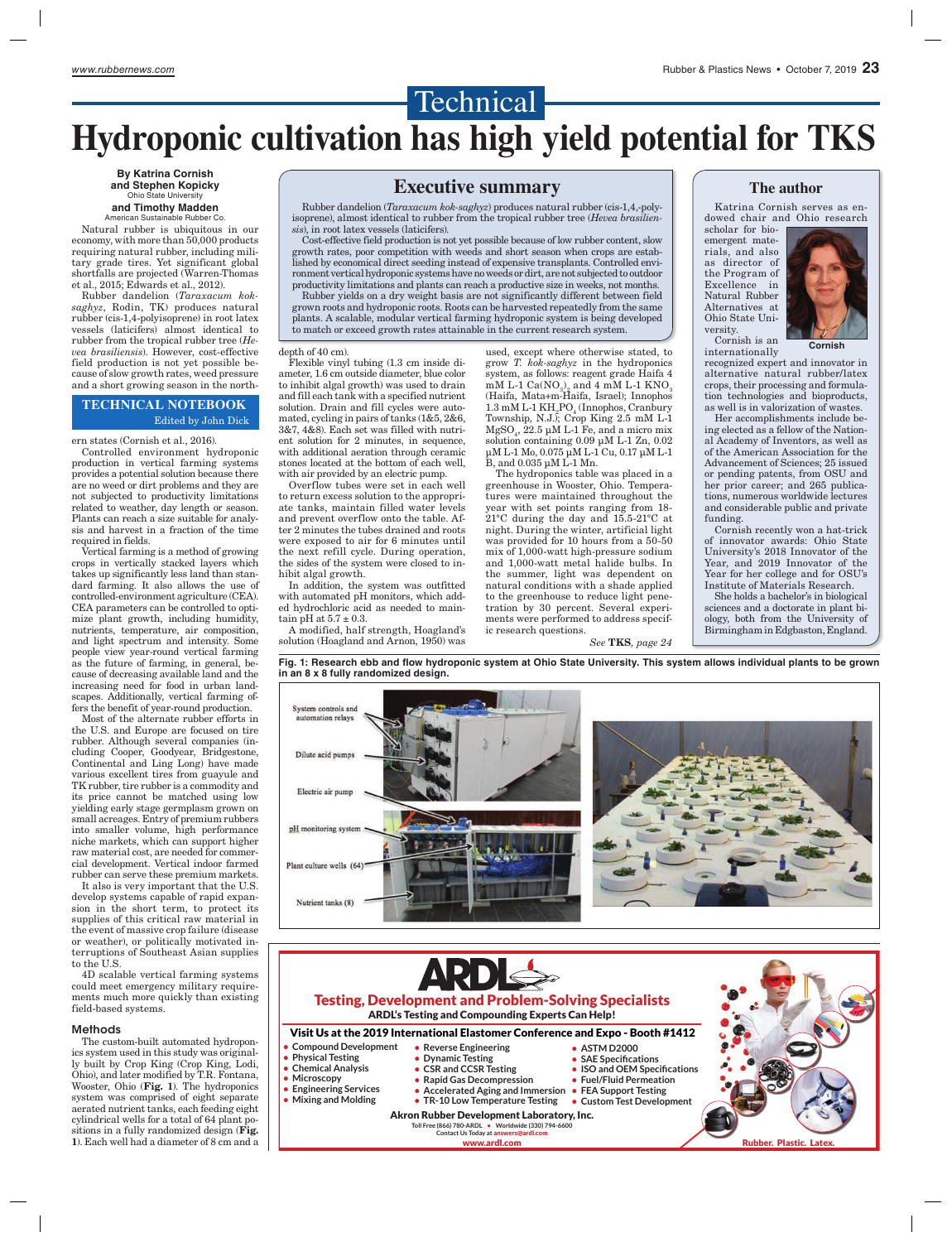

# **TKS**

Rubber concentration in field-grown *Continued from page 23*

and hydroponically grown roots: Plants were direct seeded in autumn

in high tunnel raised beds (Cornish et al. 2016). The following summer plants were harvested and 32 plants each with single and double taproot morphology were selected. Dandelions were washed and roots were cut 10 cm below the crown before random placement into the hydroponics system.

Half of each group were fed with half strength nutrient solution and the other half with one quarter strength. Dandelions were washed and cut 10 cm below the crown before placement into the hydroponics system, supported by Styrofoam rings and rock wool. Treatments were root number (plants with 1 or 2 roots) and nutrient solution strength (½ X and ¼ X), with plants of both root morphologies randomly assigned to specific locations across nutrient strengths.

Each individual well was tested daily to maintain nutrient solution conditions (pH of 5.7, 2 L of solution), and the dandelions were grown in the liquid media for four weeks.

Total fresh plant weights were recorded at intervals to analyze growth patterns, and after eight weeks, root and shoot weights, and root rubber concentrations were separately determined in the pre-existing 10 cm of root and in the new hydroponically grown roots. Rubber concentrations were determined using accelerated solvent extraction (e.g. Ramirez-Cadavid et al. 2018).

Rubber concentration and yield in original and regrown hydroponic roots:

**Fig. 2: Average fresh weights of hydroponic dandelions measured throughout four**  weeks of growth in a liquid media. The 1/2 x Hoagland's solution (O) resulted in larg**er average growth than the ¼ x Hoagland's ( ).**





**Fig. 4: Large (selected) and small dandelions (discarded) after 10 weeks of growth from seed.**

Visit us at booth# 1444 **MS MORIYAM** Your partner for... **TILT DISPERSION MIXERS PREFORMING EXTRUDERS MATERIAL HANDLING SOLUTIONS Nihon**Spindle

Manufacturer: Moriyama Division of Nihon Spindle MFG CO., LTD North America Representative: Sanyu USA, Inc., Maumee, OH

A variety of TK dandelions were generated using root cuttings (Cornish et al 2016) and placed in the hydroponic system. After 10 weeks of hydroponic growth, 20 vigorous, hydroponically grown dandelions were sorted into eight groups based upon plant size and leaf morphology.

One plant within each grouping was designated as a control while the remaining dandelions harvested with a perpendicular cut to the long axis of basolateral root growth leaving 10 cm of root attached to the crown. The dandelions were replaced in the hydroponics system for eight weeks of additional growth.

Final growth measurements and rubber quantification, through ASE, were obtained using protocols developed for initial harvest methods. Data were analyzed by analyses of variance and significance claimed at P < 0.05.

#### **Results**

#### Rubber concentration in field-grown and hydroponically-grown roots:

During the first four weeks, plants grew significantly more rapidly in ½ strength than in ¼ strength nutrient solution (Fig. 2, P =  $0.095$ ). After eight weeks, the plants had clearly distinct roots types (Fig. 3). Also, it was clear that some plants grew much better than others (Fig. 4 in hydroponics), and this

**Fig. 3: Six-month-old rubber dandelions were dug from fields in Wooster, Ohio, then placed in a hydroponic system to produce new roots. Field grown roots (rosette and the white adventitious hydroponic roots, were harvested separately, and rubber content was quantified). In this plant, both root types contained 80 mg rubber/g dry root.**



Tel: 419-897-9595 www.sanyu-sti.com/moriyama

also was the case in this experiment. Multiple two-way analyses of variance showed that the initial root morphology (one or two roots) did not significantly affect final root weight or rubber concentration, but the higher nutrient concentration did increase rubber concentration  $(P=0.019)$  (Fig. 5).

There were no significant differences between the rubber concentrations in the original roots and the hydroponically grown, more adventitious roots on identical plants  $(Fig. 3)$ , indicating an over-arching genetic control pf rubber concentration. However, although it is clear that genotypic variation in size and root rubber concentration is large, some plants appear better suited to hydroponic rubber production than others  $(Fig. 4)$ .

Current rubber germplasm is highly variable in these yield related parameters because TK is a diploid outcrossing species (like humans). Germplasm selections will have to be made to identify and propagate hydroponically adapted plants capable of producing high root rubber concentrations. The significant effect of nutrient concentration on rubber production indicates that rubber concentration can be maximized by optimizing a hydroponic production system.

#### Rubber concentration and yield in original and regrown hydroponic roots:

The demonstration that hydroponically grown roots produce similar rubber concentrations to field grown roots, opened the door to testing multiple root harvest potential in TK. After eight weeks postroot-cut, plants had regrown more root mass than they had accrued in the original 10 weeks of hydroponic production (Figs. 6 and 7), while rubber concentrations remained unchanged.

#### **Discussion**

The hydroponics research system proved highly effective at growing rubber dandelion roots containing rubber. The largest root system attained, under the same growing conditions, had a root fresh weight of 310 g, 30 g dry weight and, at 80 mg/g rubber, contained 2.4 g of rubber.

This indicates the potential of a TK hydroponic production system, which could contain millions of plants per acre, greatly exceeding the uncompetitive published rubber yields in TK field trials (Arias et al, 2016; Kreuzberger et al., 2016; Eggert et al., 2018).

However, the individual plant format of the research system reported here is poorly scalable. A new vertical farming system is needed which will be optimized to match or exceed the performance of the research system.

Ohio State University and American Sustainable Rubber Co. L.L.C. are collaborating to develop and optimize such a system. It has already been proven that rubber produced by soil-grown rubber dandelions is very similar to that from *Hevea brasiliensis* (Ikeda et al., 2016; Junkong et al., 2017).

However, very little is known about the quality of rubber produced from hydroponic roots, beyond its similarity in appearance to rubber from soil-grown plants. Thus, it is essential to fully characterize the rubber from repeated harvests of the same plants, especially among treatments and new germplasm genetically modified to produce enhanced rubber yields. In addition, TK roots produce latex in laticifers but these obviously cannot be tapped even if this were a cost-effective method. By harvest, much of the latex in field-grown roots has already coagulated (Abdul Ghaffar et al., 2016).

Solid rubber extraction methods must be used after drying to ensure